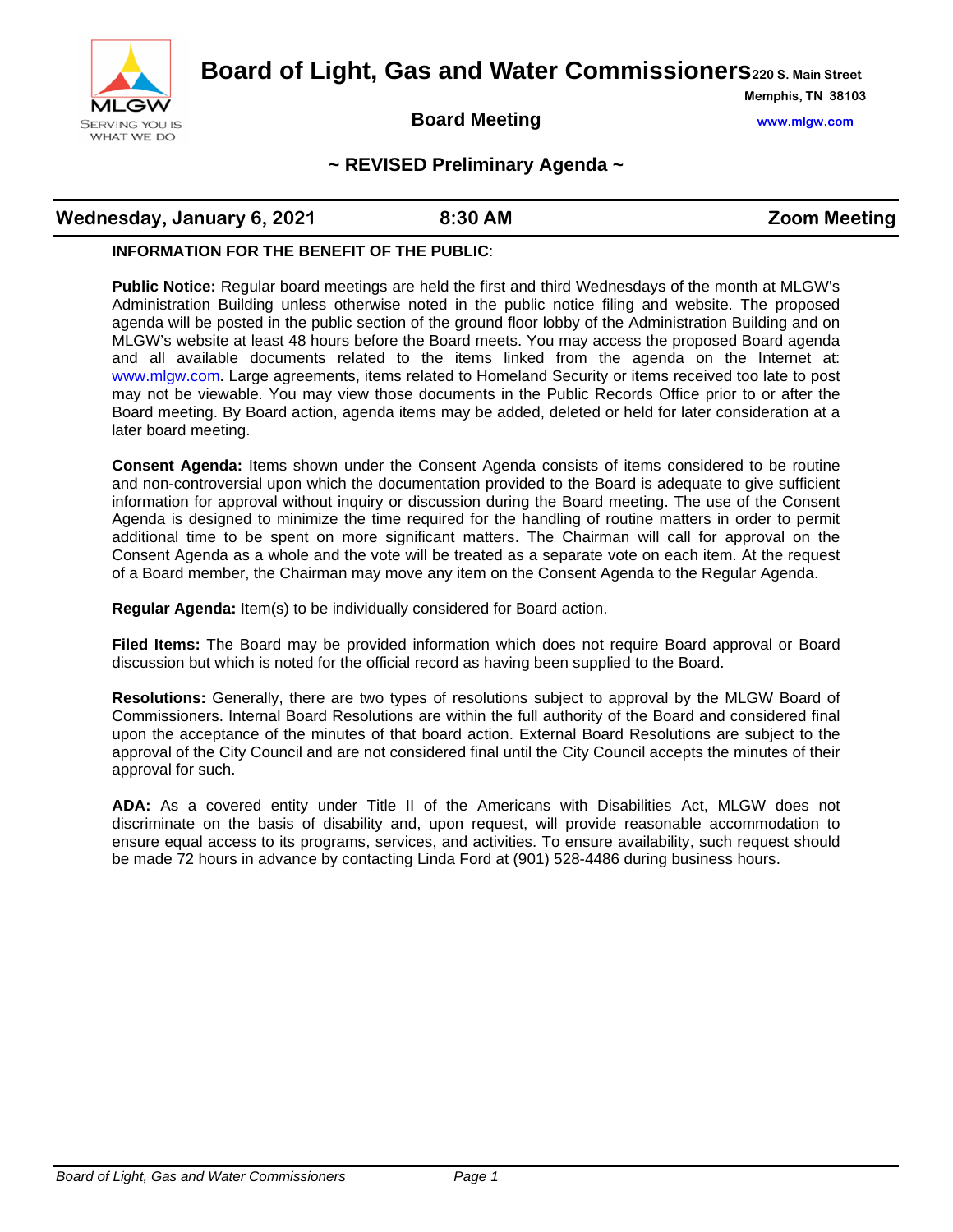#### **CALL TO ORDER AND OPENING REMARKS: Chairman Graves**

*Our Meeting today is being conducted electronically in order to protect public safety and welfare and to prevent the spread of COVID-19 in Memphis and Shelby County. Board members will participate and vote without being present as permitted in Executive Order No. 71 issued by the Governor of the State of Tennessee on March 20, 2020. An audio recording of the Meeting will be available to the public within 48 hours through the MLGW website at www.mlgw.com <http://www.mlgw.com>. Without objection from any Board member we will proceed with the published agenda.*

#### **PLEDGE OF ALLEGIANCE:** Chairman Graves

*Chairman Graves will lead the Pledge of Allegiance via phone.*

#### **ROLL CALL:** Dana Jeanes

#### **APPROVALS:**

Approve Minutes of the Meeting of December 16, 2020.

#### **CITY COUNCIL ACKNOWLEDGEMENTS & UPDATE:** Dana Jeanes

Receipt of Certified Copies of City Council Resolutions dated December 15, 2020, Items 13 through 19.

#### **PRESENTATIONS:**

(None)

### **GENERAL STATEMENTS FROM THE PUBLIC:**

*Chairman Graves will read through submitted requests provided by Corporate Communications from corpcomm@mlgw.org.*

#### **PRESIDENT'S BRIEFING:**

1. Review of Consent Agenda - J. T. Young

(President's Briefing Continued on Page 4)

### **CONSENT AGENDA**

(Items 1 through 11)

### **CHIEF CUSTOMER OFFICER**

(None)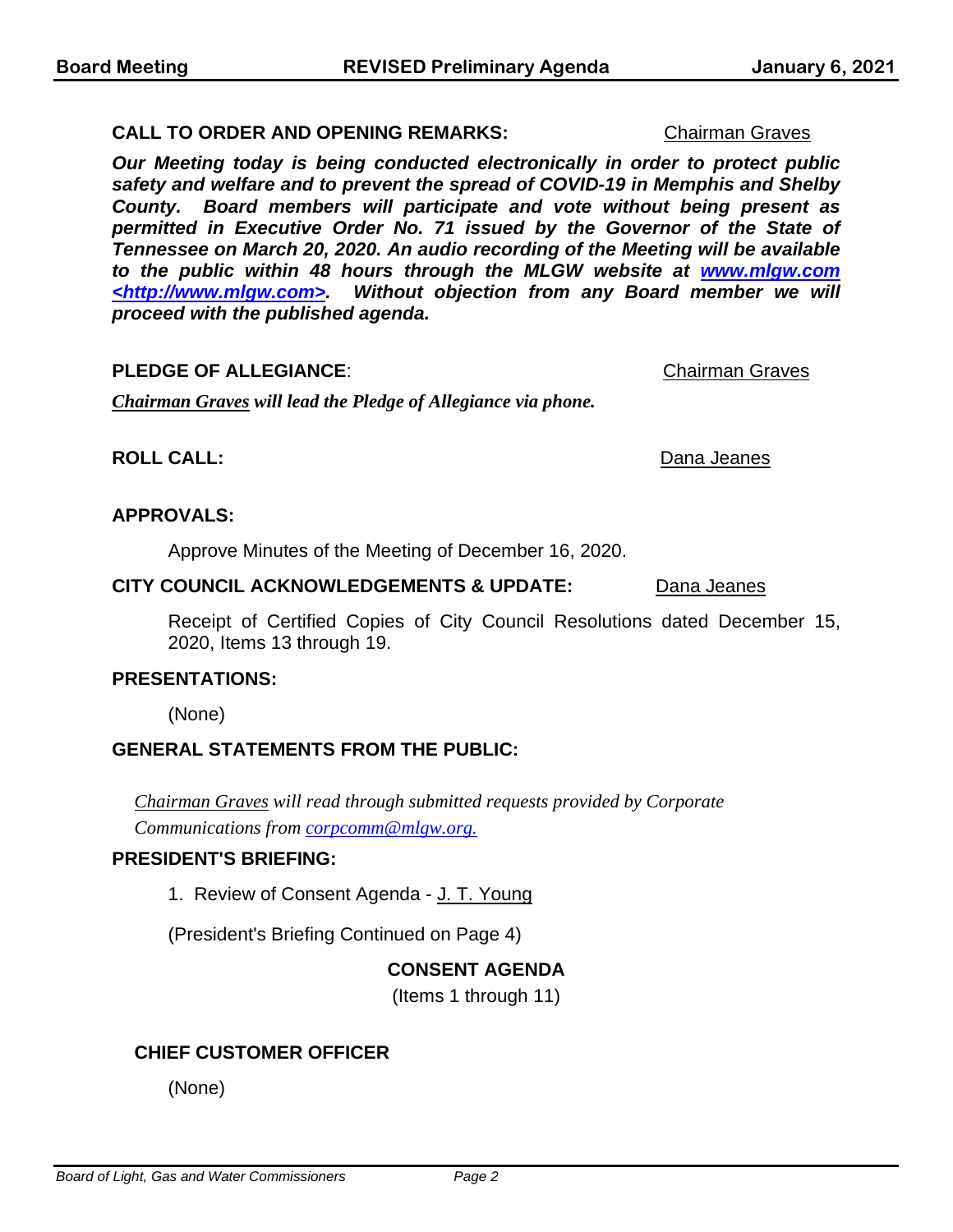#### **CHIEF INFORMATION OFFICER**

1. Resolution awarding a purchase order to Thomas Consultants, Inc. for Microsoft window server licenses in the amount of \$76,890.00. (Randy Orsby) (REQUIRES CITY COUNCIL APPROVAL)

### **CHIEF PEOPLE OFFICER**

- 2. Resolution approving Change No. 4 to Contract No. 11930, Temporary Services for General Laborer with Millennium Search, LLC. (This change is to ratify and renew the current contract for the fourth and final renewal term covering the period January 1, 2021 through December 31, 2021, with no increase in rates or the contract value from the previous year.) (Randy Orsby) (REQUIRES CITY COUNCIL APPROVAL)
- 3. Resolution approving Change No. 4 to Contract No. 11931, Temporary Services for Skilled Craftsman with Pridestaff, Incorporated. (This change is to ratify and renew the current contract for the fourth and final renewal term covering the period January 19, 2021 through January 18, 2022, with no increase in rates or contract value from the previous year.) (Randy Orsby) (REQUIRES CITY COUNCIL APPROVAL)
- 4. Resolution approving Change No. 4 to Contract No. 11891, Temporary Employment Services for Clerical Support with Kelly Services. (This change is to ratify and renew the current contract for the fourth and final term of four annual renewal terms covering the period January 1, 2021 through December 31, 2021, with no increase in rates or the contract value from the previous year.) (Randy Orsby) (REQUIRES CITY COUNCIL APPROVAL)
- 5. Resolution approving Position number 04634 Supervisor Purchasing. (JT Young/Jackie Jones)

### **COMMUNITY & EXTERNAL AFFAIRS**

(None)

### **DESIGN CONSTRUCTION & DELIVERY**

6. Resolution approving a twenty-four month extension of Purchase Order Numbers 7002514; 7002516; 7002933; and 7002934 to Tyndale Company, Inc. for construction and maintenance uniform shirts. The new expiration date for the contract is November 07, 2022. (Randy Orsby)

### **ENGINEERING & OPERATIONS**

7. Resolution approving Change No. 2 to Contract No. 11969, North American Electric Reliability Corporation (NERC) Operations and Planning Consulting Services with GDS Associates, Inc. (This change is to ratify and extend the current contract for a five month term for the period covering January 1, 2021 through May 31, 2021 to assist MLGW with on-going support, with no increase in rates or contract value from the previous term. This contract is not related to previous GDS item pertaining to power supply consulting.) (Randy Orsby)